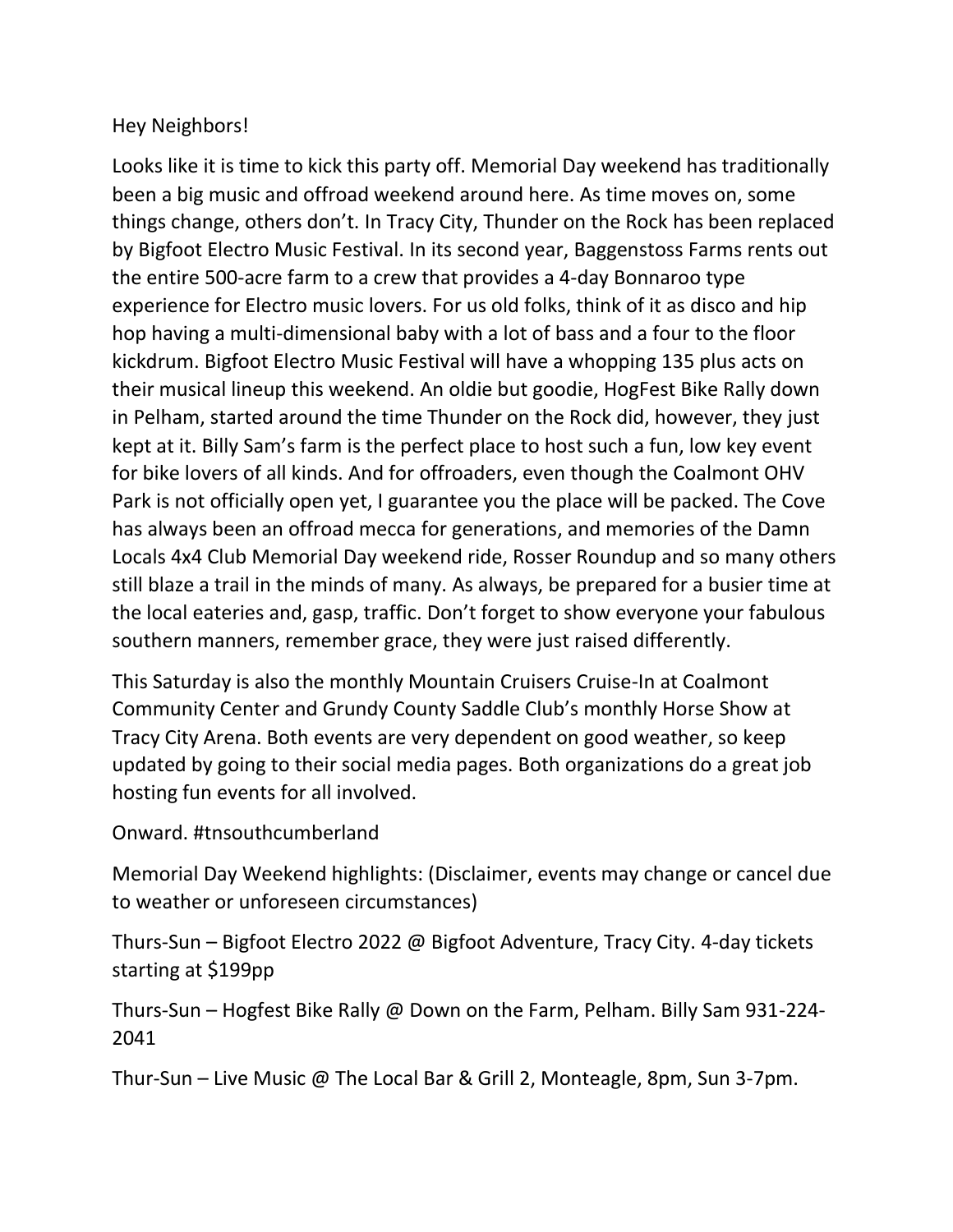Fri&Sat – Live Music @ The Caverns, Pelham. [www.thecaverns.com](http://www.thecaverns.com/) \$40 and up

Fri&Sat – Live Music @ Smokehouse Patio Grill, Monteagle, Fri starts at 6:30pm, Sat starts at 4:30pm. No Cover.

Fri&Sat – Social @ Hank's Corner Grille, Tracy City. No Cover.

Fri&Sat – Pool/Social @ The Green Room, Tracy City, opens at 4pm.

Fri 5/27 – Memorial Day Candle Lighting @ Orange Hill Church, Tracy City, 7pm.

Sat 5/28 – Hunter Parson Benefit BBQ @ Coalmont OHV Park, 11am. \$10 pp

Sat 5/28 – May Cruise In @ Coalmont Community Center, 5-7pm.

Sat 5/28 – May Horse Show @ Tracy City Arena, 4pm signups, 5pm show.

Sun 5/29 – New Moon Night Hike @ SCSP, 7:30pm-9:30pm, Ranger Baxter. Call Visitor Center for more information, 931-924-2980. \$10pp

Every Day – The Caverns offers daily cave tours on the hour, every hour. 9am to 5pm. \$22.95 adults/\$12.95 ages 3-12 plus tax and fees. Adventure tours available. Gift shop open daily.

Every Day – Coalmont OHV Park is not open yet, but the parking lot at the end of B Mine Rd is available for use. \$10 donation.

Upcoming events:

June 2022 – Coalmont OHV Park Grand Opening!

June 1 deadline - Junior 4-H Camp is back this summer! Open to kids in grades 4- 6, York 4-H Center in Crossville, June 20-24, cost is \$300. Call 931-592-3971 for more information.

June 4 – GCHS Class of 2012 Reunion @ The Farm at Fiery Gizzard, 6-10pm

June 7-July 29 – South Cumberland Summer Meal Program 2022.

Jun 11 – Grundy County Free Fishing Day @ Grundy Lakes SCSP.

June 11-Aug  $7 - 140$ <sup>th</sup> Season @ Monteagle Sunday School Assembly, Monteagle.

June 12 – July 23 – Mountain TOP Summer Camp programs. All ages.